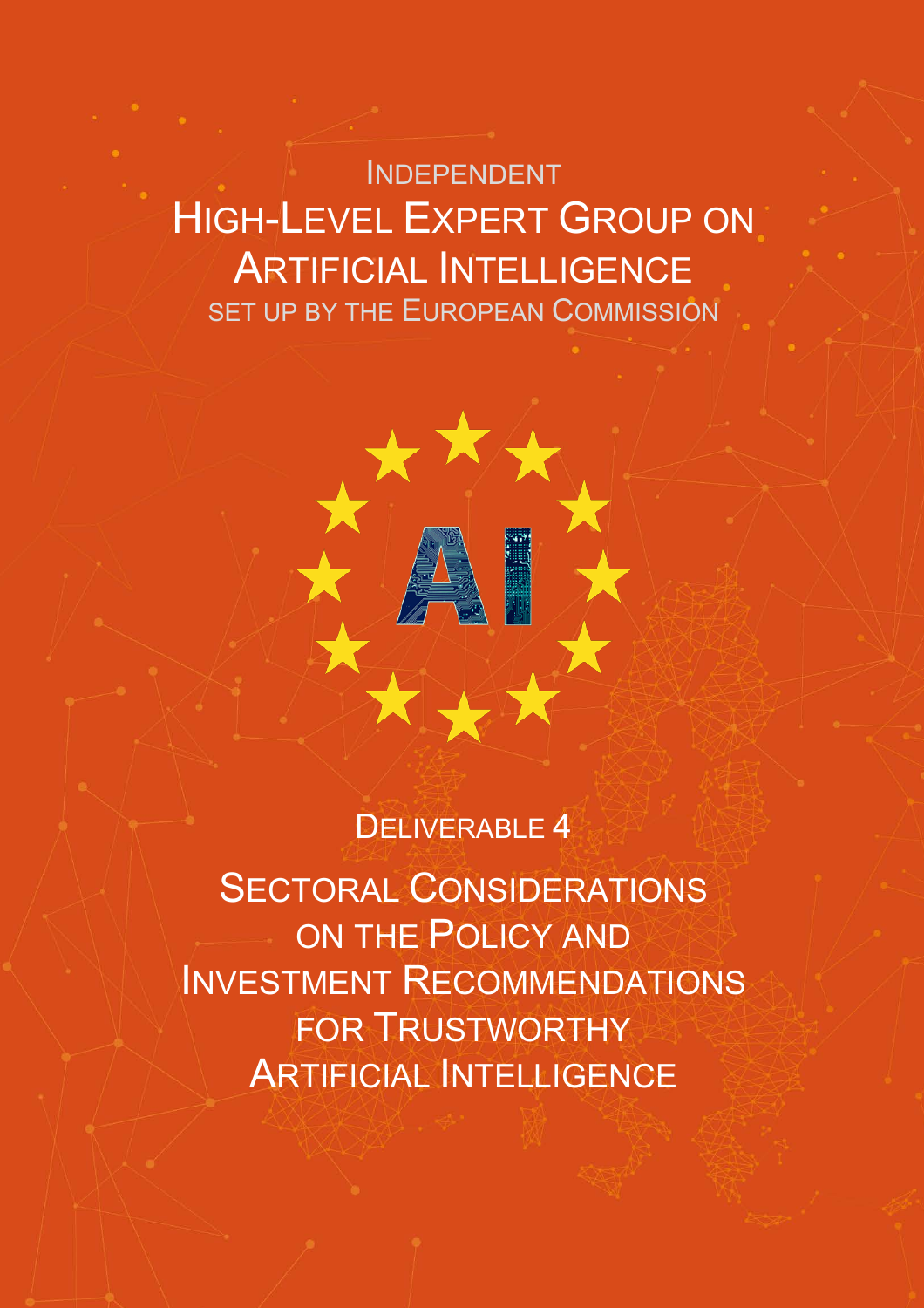This document was written by the High-Level Expert Group on AI (AI HLEG) as listed at the end of the document. They support the broad direction of the document, although they do not necessarily agree with every single statement therein. It is the fourth deliverable of the AI HLEG and follows the publication of the group's deliverable of the Policy and Investment Recommendations for Trustworthy AI, published on the 26th of June 2019.

#### **The High-Level Expert Group on AI is an independent expert group that was set up by the European Commission in June 2018.**

Contact Charlotte Stix - AI HLEG Coordinator E-mail CNECT-HLG-AI@ec.europa.eu

European Commission B-1049 Brussels

Document made public on the 23rd of July 2020.

| Book:            | ISBN 978-92-76-20631-6 | doi:10.2759/943666 | KK-02-20-527-EN-C |
|------------------|------------------------|--------------------|-------------------|
| PDF <sup>.</sup> | ISBN 978-92-76-20630-9 | doi:10.2759/733662 | KK-02-20-527-EN-N |

#### **Disclaimer**

Neither the European Commission nor any person acting on behalf of the Commission is responsible for the use which might be made of the following information. The contents of this publication are the sole responsibility of the High-Level Expert Group on Artificial Intelligence (AI HLEG). Although Commission staff facilitated the preparation thereof, the views expressed in this document reflect the opinion of the AI HLEG only and may not in any circumstances be regarded as reflecting an official position of the European Commission.

More information on the High-Level Expert Group on Artificial Intelligence is available online (https://ec.europa.eu/digital-single-market/en/high-level-expert-group-artificial-intelligence).

The reuse policy of European Commission documents is regulated by Decision 2011/833/EU (OJ L 330, 14.12.2011, p.39). For any use or reproduction of photos or other material that is not under the EU copyright, permission must be sought directly from the copyright holders.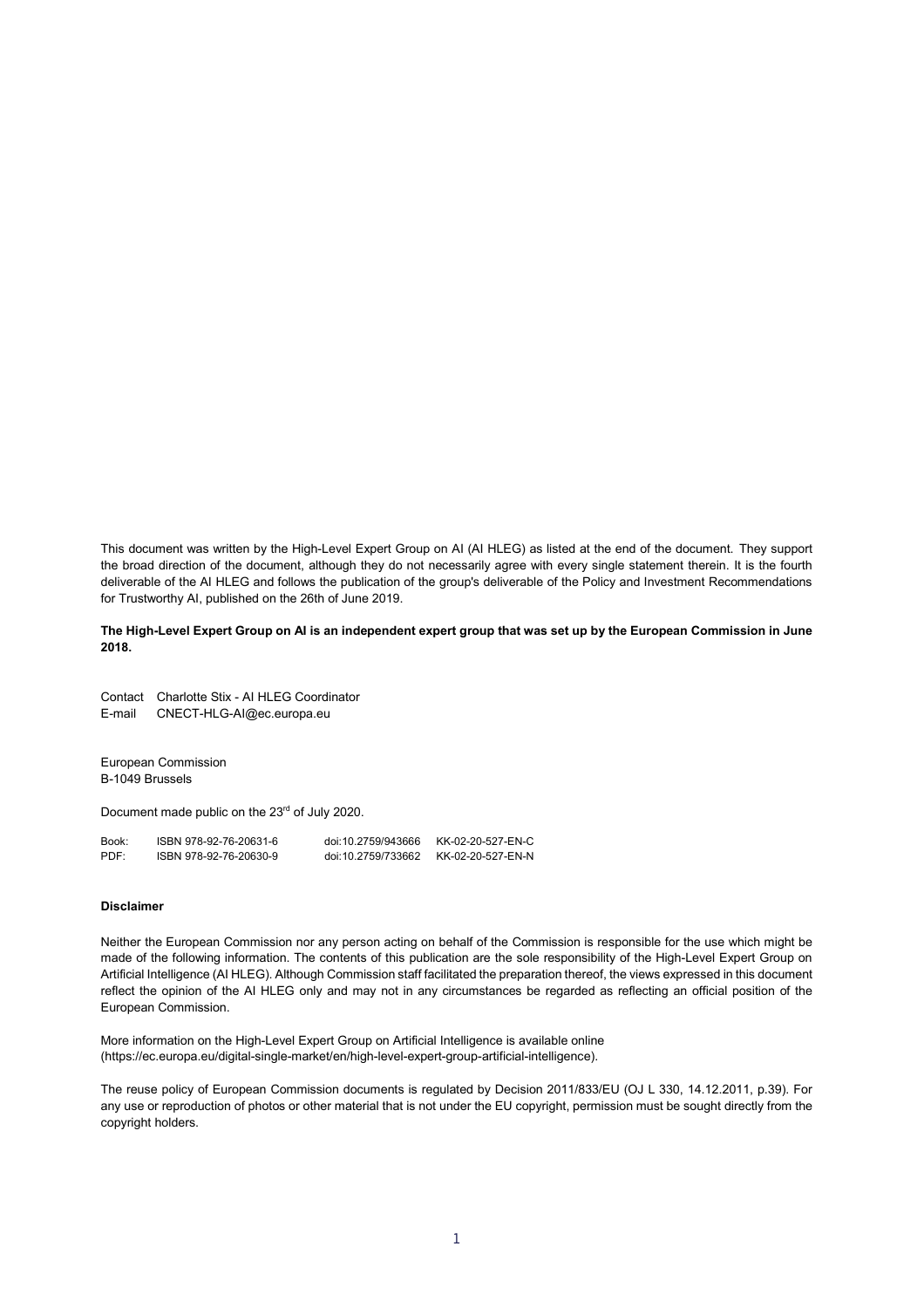# Table of Contents

| I. Introduction                             | 3  |
|---------------------------------------------|----|
| II. Synthesis of the sectoral workshops     | 6  |
| The Manufacturing and Industrial IoT Sector | 6  |
| Public Sector: the e-Government domain      | 9  |
| Public Sector: Justice and law-enforcement  | 10 |
| The Healthcare Sector                       | 11 |
| <b>III. Concluding remarks</b>              | 13 |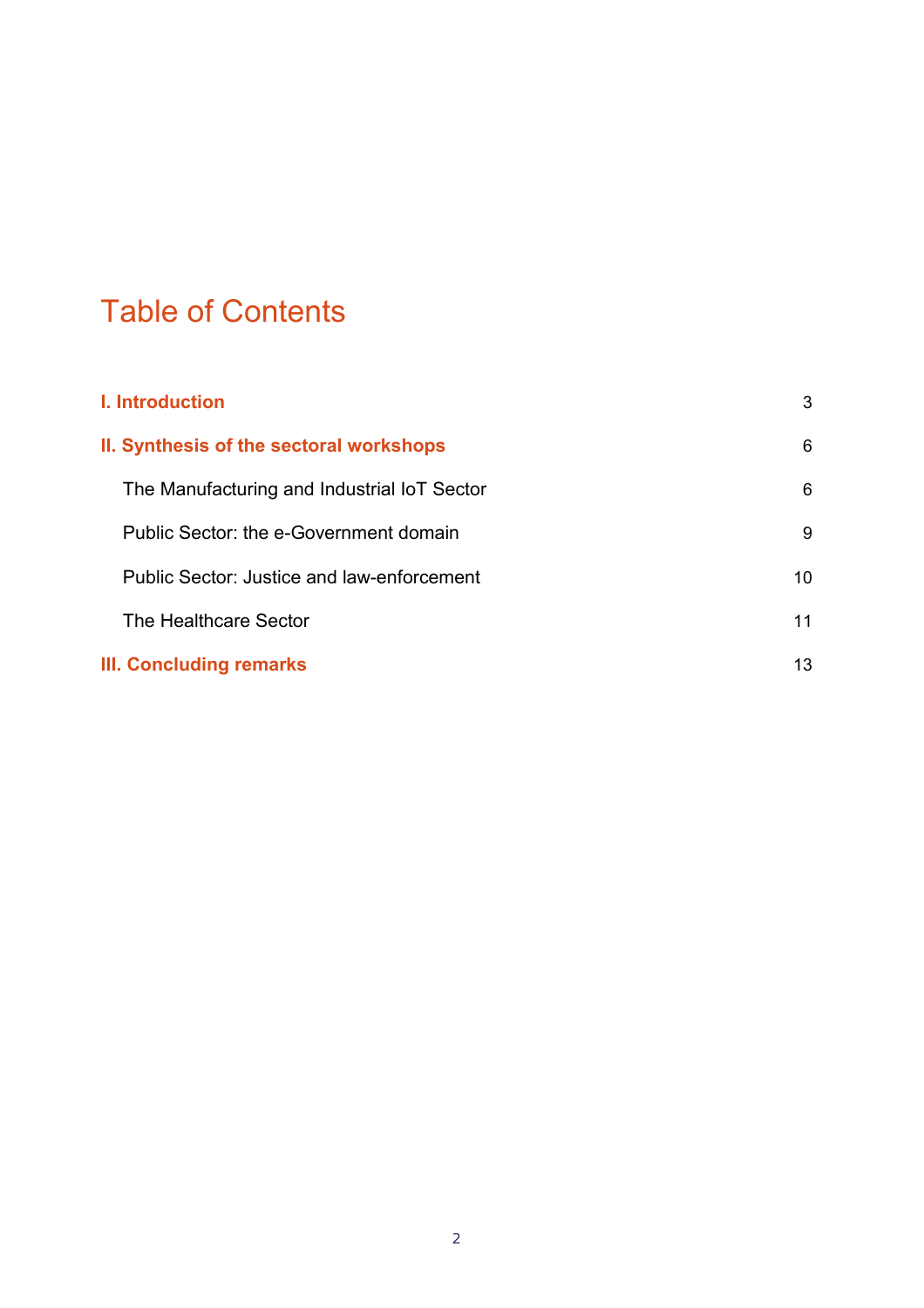## I. Introduction

The European Commission has put at the core of its strategy for artificial intelligence (AI) the need for a human-centric approach, rooted in fundamental rights and European Union (EU) law. This approach was directly shaped by the work of the High-Level Expert Group on Artificial Intelligence (AI HLEG), encompassing both the Ethics Guidelines for Trustworthy AI,<sup>1</sup> and the Policy and Investment Recommendations for Trustworthy AI.<sup>2</sup> The resulting focus is on Trustworthy AI,<sup>3</sup> defined as AI that is legally compliant, ethically adherent, and socio-technically robust. The AI HLEG put forward this vision already in its Ethics Guidelines on Trustworthy AI, published in April 2019 and confirmed it in its Policy and Investment Recommendations for Trustworthy AI adopted in June 2019. Since then, the EU has further consolidated its position as international leader in the definition of responsible uses of AI, in particular with the publication of the White Paper on Artificial Intelligence and the Communication on A European Strategy for Data in February 2020.<sup>4</sup> The White Paper, in particular, advocates the development of an ecosystem of excellence, alongside an ecosystem of trust in AI solutions. It posits the belief that AI, if adequately supported and responsibly developed and used, can bring enormous opportunity to society as a whole, tackle global challenges, support new business models and spur innovation, contribute to longer and healthier life of citizens and encourage better public services.

In the Policy and Investment Recommendations for Trustworthy AI, the AI HLEG outlined the contours of a proportionate, holistic policy framework that would allow EU policymakers and stakeholders to maximise the benefits of AI, while at the same time preventing and mitigating its associated risks. In that document, the AI HLEG presented 33 recommendations on how to use Trustworthy AI to build a positive impact in Europe (by empowering and protecting humans and society, transforming Europe's private sector, tapping the potential of the public sector as a catalyst of sustainable growth and innovation, and ensuring world-class research capabilities); and how to leverage key enablers such as data and infrastructure, skills and education, governance and regulation, and public and private investment.

These recommendations were general in nature, and therefore did not address the problems emerging in specific economic or societal domains. After their publication, the AI HLEG decided to explore their possible implementation with respect to a limited number of areas. In particular, the AI HLEG took the decision to further discuss three sectors that it considers to be of utmost importance for the sustained well-being of society as well as for enhancing Europe's sustainable growth thanks to AI development, deployment and uptake. The sectors chosen are: (i) the Public Sector; (ii) Healthcare; and (iii) Manufacturing and Industrial Internet of Things (IoT). This choice has become, in our opinion, even more appropriate with the publication of the White Paper and the EU data strategy, which outlined the creation of data spaces in all these sectors;

 <sup>1</sup> These are available at: https://ec.europa.eu/digital-single-market/en/news/ethics-guidelines-trustworthy-ai.

<sup>&</sup>lt;sup>2</sup> These are available at: https://ec.europa.eu/digital-single-market/en/news/policy-and-investmentrecommendations-trustworthy-artificial-intelligence.

<sup>&</sup>lt;sup>3</sup> As defined in: https://ec.europa.eu/digital-single-market/en/news/ethics-guidelines-trustworthy-ai.

<sup>4</sup> https://ec.europa.eu/info/publications/white-paper-artificial-intelligence-european-approach-excellence-andtrust\_en.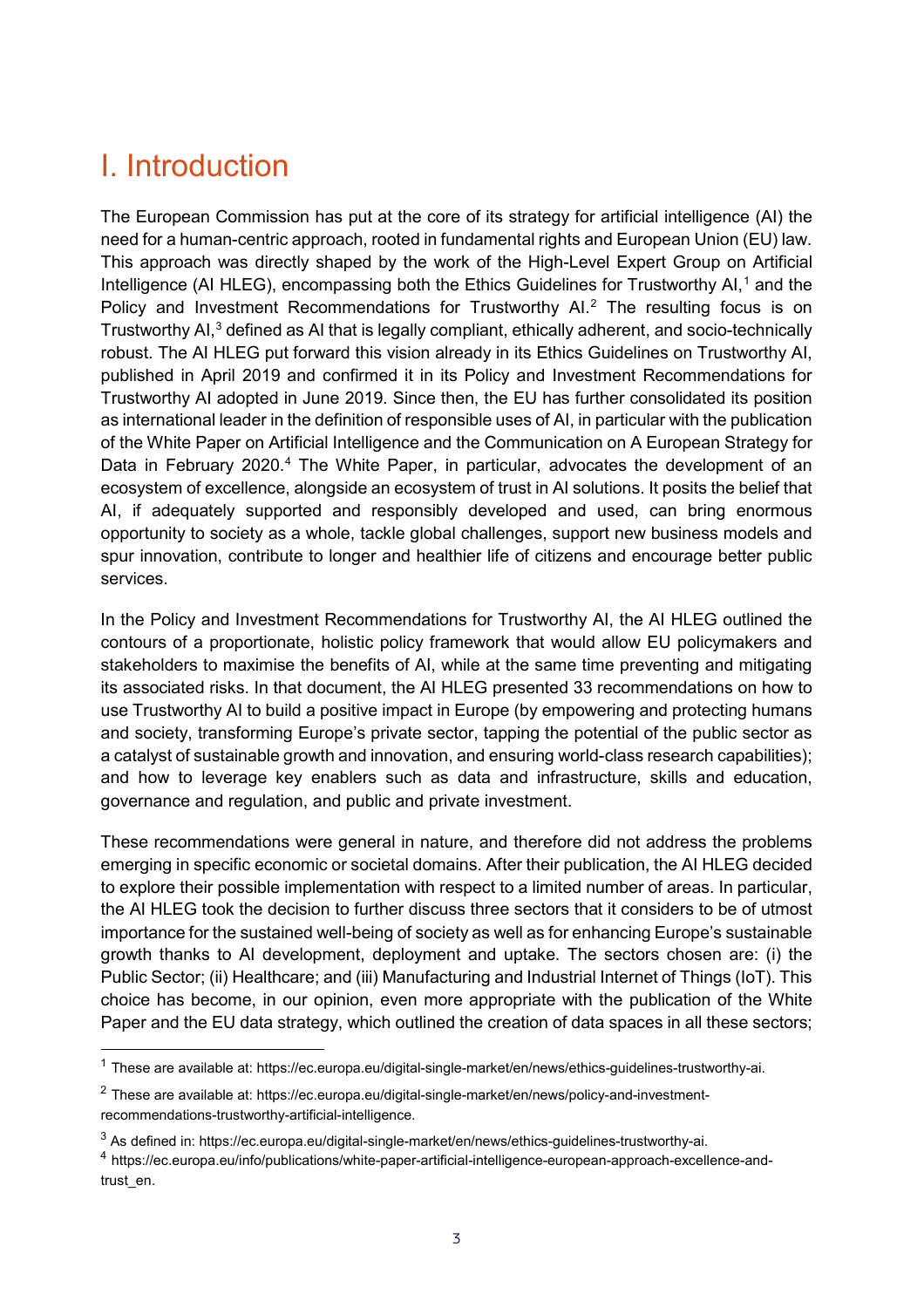as well as with the COVID-19 pandemic, which highlighted both the opportunity of enhanced use of data and Trustworthy AI by public institutions, particularly in the health domain; and the associated challenges and risks, which deserve proper and careful consideration and public debate.

This sectoral perspective allowed us to further discuss our Policy and Investment Recommendations for Trustworthy AI published in June 2019. Despite the problems created by the COVID-19 pandemic during the first half of 2020, we managed to organise three successful sets of workshops in April 2020, in which we collected feedback and engaged with stakeholders. While this exercise cannot be considered as representative as a full-fledged open stakeholder consultation, it nevertheless shed light on a number of issues that deserve careful consideration by EU institutions in the months to come, and were highlighted by workshop participants as important to ensure a successful AI policy in Europe. In this document the AI HLEG presents a number of themes that have emerged throughout the organised workshops, as collected and understood by the AI HLEG members that acted as Rapporteurs and considered by the AI HLEG in making its final conclusions. The AI HLEG encourages the European Commission to pursue further investigations into the specific sector contexts, to develop appropriate policies to support Trustworthy AI.

Against this background, a number of themes have emerged in all workshops, and are briefly described below.

- x *The AI HLEG Policy and Investment Recommendations for Trustworthy AI are perceived as important and relevant in all three sectors.* The recommendations address a comprehensive and appropriate set of impacts and enablers and constitute an important basis for developing a more granular perspective in individual sectors where this might be necessary.
- x *There is merit in refining the AI HLEG Policy and Investment Recommendations for Trustworthy AI to account for sectoral specificities*. The ongoing effort of the AI HLEG to further explore the applicability, completeness and usefulness of the Policy and Investment Recommendations for Trustworthy AI for various sectors was commended.
- x *Trustworthiness is seen as a crucial feature of European AI.* Workshop participants endorsed the definition of Trustworthy AI and the seven requirements put forward by the AI HLEG.<sup>5</sup> They stressed in particular:
	- $\circ$  The need for safeguards in terms of transparency, explainability and safety, including due respect for fundamental rights, democracy and the rule of law, which were considered to be necessary to encourage AI uptake across all sectors.
	- $\circ$  The need to respect diversity and inclusion was also raised in various contexts during the workshops, especially in relation to the inclusion of employees throughout the deployment of AI in organisations (considered to be essential when it comes to decisions made with regard to the work environment); and the inclusion of broad and

 <sup>5</sup> https://ec.europa.eu/digital-single-market/en/news/ethics-guidelines-trustworthy-ai.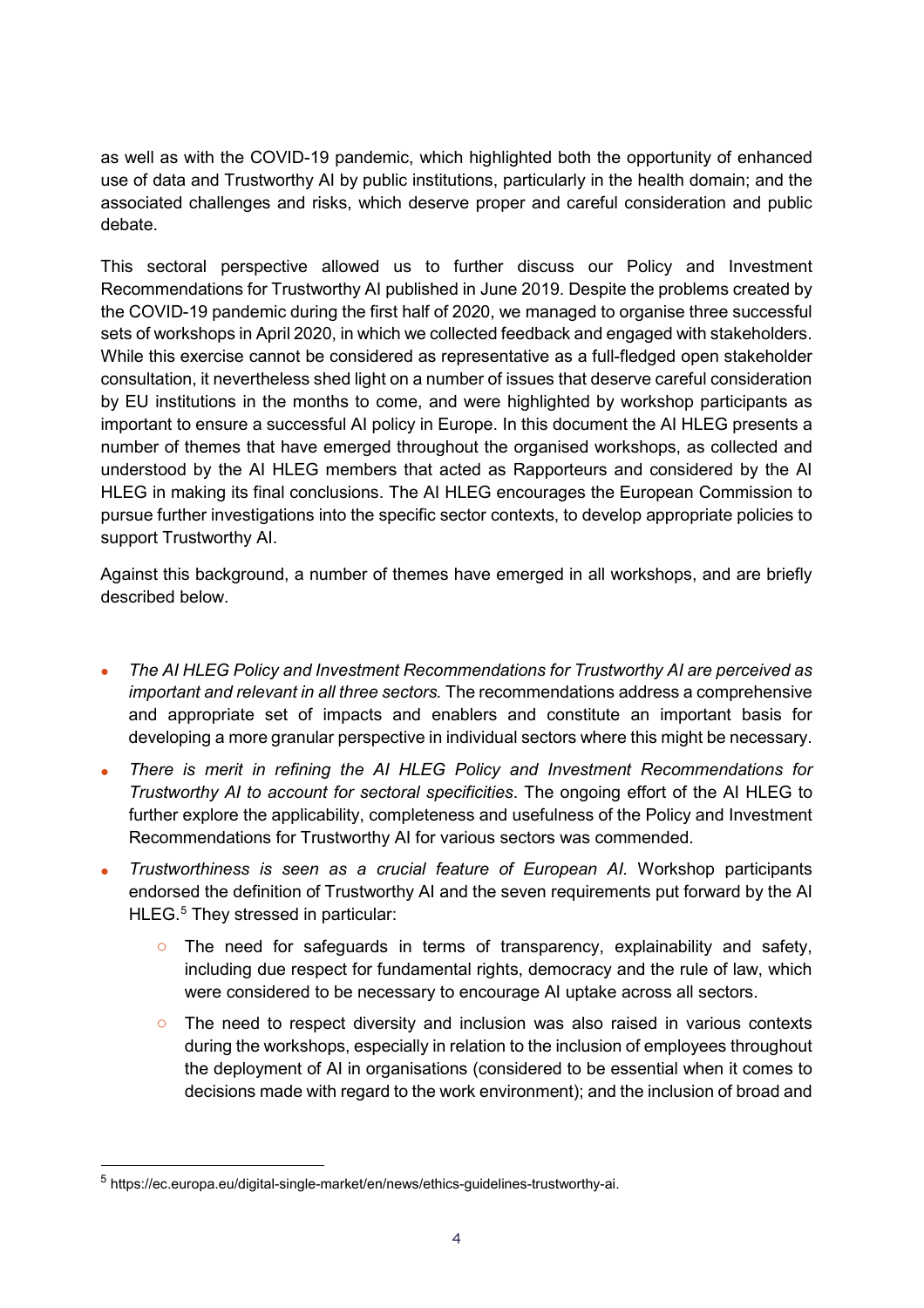diverse stakeholder groups, which can ensure that AI systems are developed and deployed in a way that is broadly beneficial for society as a whole.

- The need for AI systems to reduce, rather than exacerbate, existing biases and discriminations; and avoid widening the digital divide, be that through lack of connectivity, access, or relevant essential skills.
- $\circ$  The importance of transparency and accountability. The greater the risks generated by an AI system, the broader its prospective societal impacts, the more transparent, understandable and accountable the system (and its deployers) should be. Mechanisms to explain the behaviour of AI systems in accessible language and format to all involved stakeholders should thus be supported, at the same time following a risk-based, proportionate approach to the imposition of regulatory duties and responsibilities.<sup>6</sup>
- x *There is widespread concern about the need to close the skills gap.* There was consensus, in all three workshops, that Europe needs to upskill and reskill its workforce, harness technical AI talent from a young age, and support those that are asked to handle AI systems in their daily work environment. In addition, the need for a broad set of relevant competencies was highlighted, including *i.a.* the ability to handle legal and ethical questions in developing and using AI systems to avoid downstream risks and harms to individuals and society. Finally, participants broadly agreed that data and AI literacy needs to be encouraged and supported across all sectors and all stakeholder groups.
- x *Europe should be a leader in responsible research and innovation in the field of AI*. The stakeholders that participated in our workshops stressed the importance of establishing research and experimentation facilities, as well as excellence centres to boost European AI research and development. While a number of initiatives are already underway, additional resources will be needed to ensure that the EU achieves its ambitious goal to be a leader in Trustworthy AI. Moreover, existing and new funding programs could be adapted to increase agility when it comes to testing and developing AI technologies that address global complex issues such as climate change, encouraging actors of all sizes to engage in their development. Public procurement could be used strategically to fund innovation-driven, Trustworthy AI-based solutions.
- x *Good governance and the widespread sharing of best practices can promote regulatory certainty.* The challenges and risks accompanying certain AI systems and use cases are not easy to detect and address. Awareness and uptake of best practices are needed: for developers to consider values and ethical implications by design; to mitigate and assess potential risks; for end users to trust AI systems they interact with; to monitor ongoing community and industry efforts; to establish commonly shared benchmarks and encourage broad stakeholder participation and to include meaningful participation of stakeholders that may be particularly at risk or potentially disadvantaged. Stakeholders perceived the need for strong guidance in a fast changing environment.
- x *Data quality, availability and interoperability must be at the core of EU policy*. Workshop participants highlighted the importance of promoting access to high-quality data and data sharing in trusted spaces, and noted that well-governed, sectoral European data spaces

 <sup>6</sup> https://ec.europa.eu/digital-single-market/en/news/ethics-guidelines-trustworthy-ai.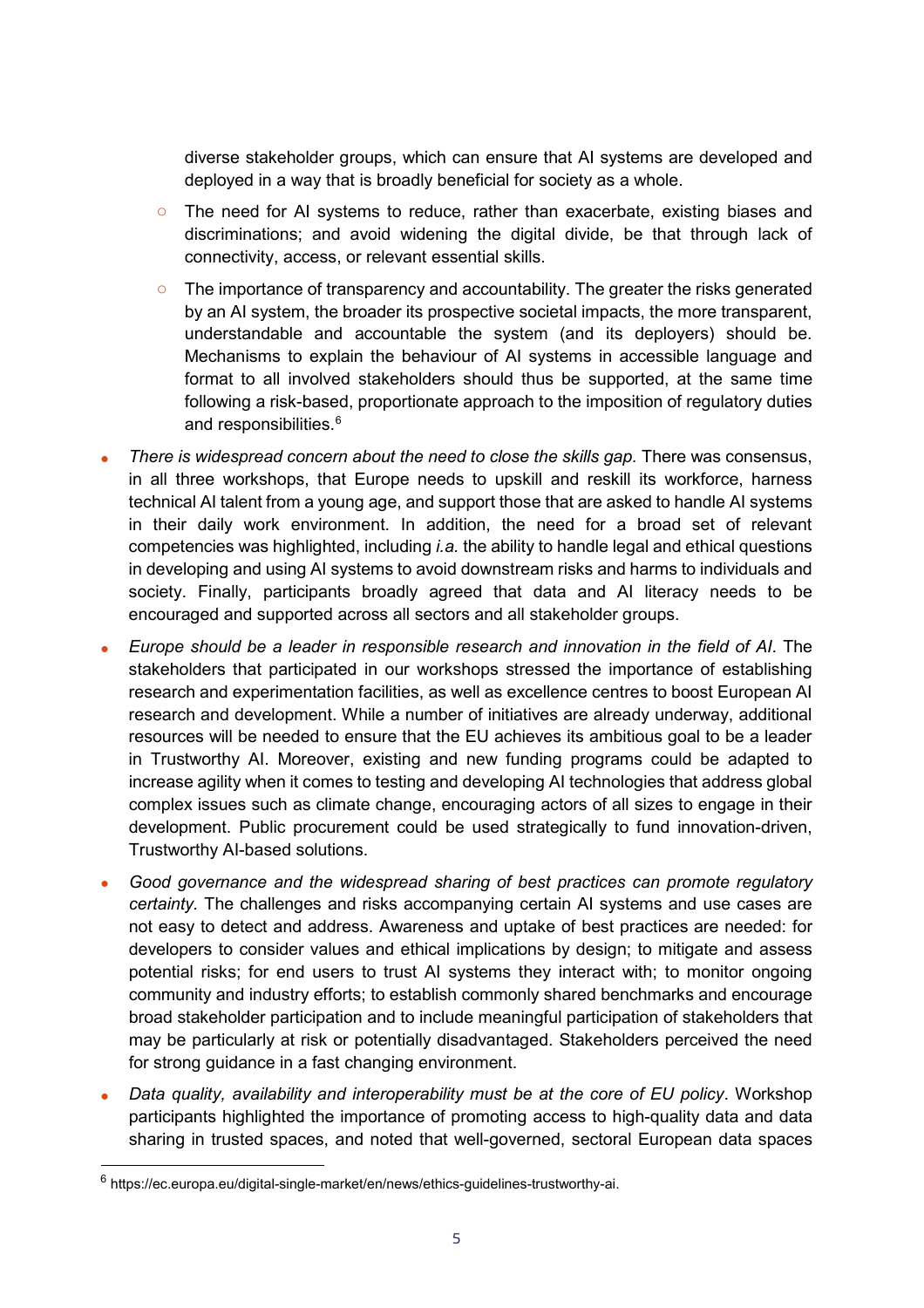hold great promise for AI development and uptake. Non-personal data should be made accessible to those looking to develop and deploy Trustworthy AI solutions. Interoperability of data between administrations, and mandatory access to key public datasets for research and innovation should be promoted, in full respect of data protection and privacy laws. The purpose for which the data is used should be transparent, and protocols ensuring trust should be put in place. Given the limited availability of publicly accessible data, sustainable incentives for business-to-government (B2G) and business-to-business (B2B) data sharing should be introduced. Moreover, data literacy within society should be promoted to raise users' awareness of the value of their data, and of the way in which insights algorithmically generated from that data may be used to inform decisions about them.

Below, we provide a synthesis of each of the three sectoral workshops, as understood and summarised by the members of the AI HLEG that acted as Rapporteurs in those workshops, and considered by the AI HLEG in making its final conclusion.

### II. Synthesis of the sectoral workshops

### The Manufacturing and Industrial IoT Sector

The manufacturing and industrial IoT sector is of strategic importance for Europe. As indicated by the European Commission in its Strategy on Shaping Europe's Digital Future,<sup>7</sup> Europe can leverage digital technologies such as AI and the industrial IoT to retain its technological and digital sovereignty and be a global digital leader. This requires, among other things, speeding up investment in high-quality research and the responsible deployment of technology, and creating the preconditions for sustainable innovation. As mentioned already in the AI HLEG Policy and Investment Recommendations for Trustworthy AI, studies estimate that two thirds of the value created by AI is attributable to the Business to Business (B2B) segment, where European industry has a strong footprint, and some of its sectors feature extensive experience of using AI as a technology to improve their products, processes and business models or create new ones.<sup>8</sup> It was widely agreed in the manufacturing and industrial IoT workshops that Europe has a very strong card to play with deploying AI in the manufacturing and industrial IoT field.

The manufacturing and industrial IoT sector was consequently identified by the AI HLEG as one of three sectors that should be analysed more deeply. The AI HLEG organised two (virtual) workshops in April 2020 with representatives of the sector and other stakeholders, and agreed not to limit manufacturing to a specific use case, but rather to consider it as an industrial process applicable throughout the entire sector and involving the following stakeholders and their organisations: manufacturers, developers, technology providers, workers, researchers, regulators and civil society.

 <sup>7</sup> https://ec.europa.eu/digital-single-market/en.

<sup>&</sup>lt;sup>8</sup> See Notes from the AI Frontier: Modelling the Impact of AI on the World Economy, McKinsey Global Institute, 2018.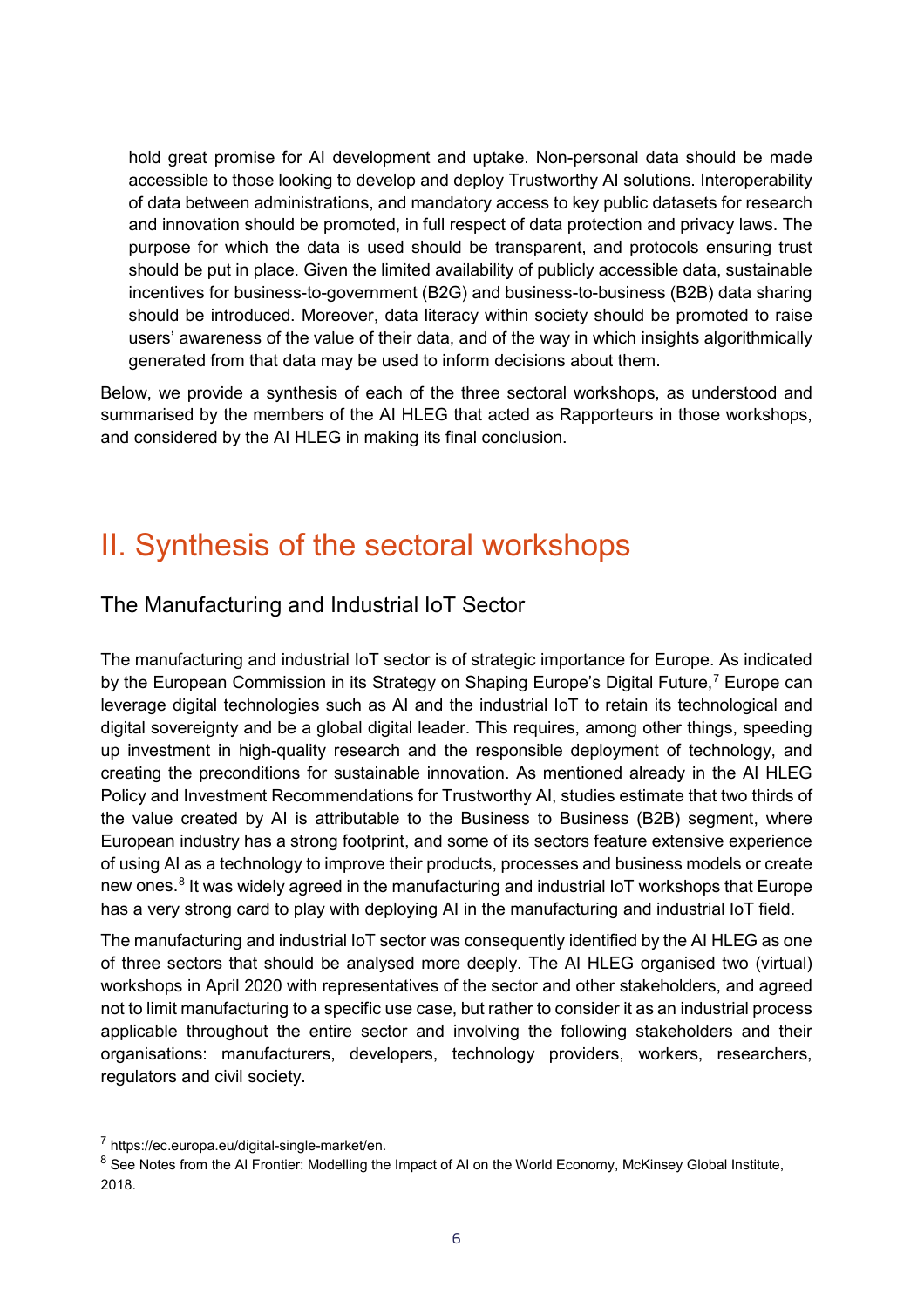The discussion in the workshops confirmed the relevance of the AI HLEG Policy and Investment Recommendations for Trustworthy AI. In particular, the following issues were considered to be of particular relevance for the sector, and may warrant enhanced attention by EU policymakers in the months to come.

- x *A proactive, forward-looking strategy is needed to promote new skills and lifelong learning*. The skills issue is very strongly felt in manufacturing. Here, stakeholders that participated in the workshops called on the European Commission to support and further develop public education on AI and digital literacy, in primary, secondary, tertiary as well as lifelong learning education systems*.* Dedicated initiatives are also needed to encourage young people to choose AI subjects and related fields as a career. Governments should map value chains and engage in horizon scanning to gain an understanding of which skills will become less relevant, and which ones will be more in demand or at risk of shortage. The European Commission could also encourage the development of employment policies that support and reward companies who are setting up strategic up- and reskilling private sector education plans for the development of new data and AI-related applications; and encourage companies to form partnerships with training programmes addressing all levels of AI training. The participants in the workshops also stressed the importance of developing specific AI-focused initiatives in areas related to smart and additive manufacturing, robotics, and industrial IoT.
- x *Research and education: boost training and promote the deployment of human-centric AI systems in manufacturing and industrial IoT.* Participants in the workshops observed that the European Commission should explore the potential for developing initiatives for research-based training in areas related to AI, manufacturing, and IoT. These should promote research, development and the deployment of human-centric AI systems in work contexts without stifling socially beneficial innovation. On the education side, multidisciplinary and interdisciplinary PhD schools and post-PhD programmes focussed on Trustworthy AI would be extremely helpful. In addition, increased mobility between AIassociated curricula would enable more flexible and inter-disciplinary career progressions.
- x *The European Commission and Member States should consider developing close collaborations with industry, the innovation ecosystem (e.g. Digital Innovation Hubs focused on AI, centres of excellences for AI and related centres in manufacturing and industrial IoT) and other stakeholders to support the scale-up of promising results and facilitate the transition of Trustworthy AI solutions from research labs to responsible testing environments and market deployment.* To help Europe build upon its leadership in manufacturing, consideration should be given to creating an EU-wide network of AI business incubators that connect academia and industry. In addition, interdisciplinary research should be incentivised, for example through large-scale research missions in response to industrial challenges.
- x *Action at the EU level should be coordinated with funding programmes for dedicated AI coprocessors (edge computing), jointly with digital microcontrollers initiatives, as well as optical and quantum computing.* Participants to the workshops noted the importance of promoting cutting-edge research, innovation and commercial development of hardware and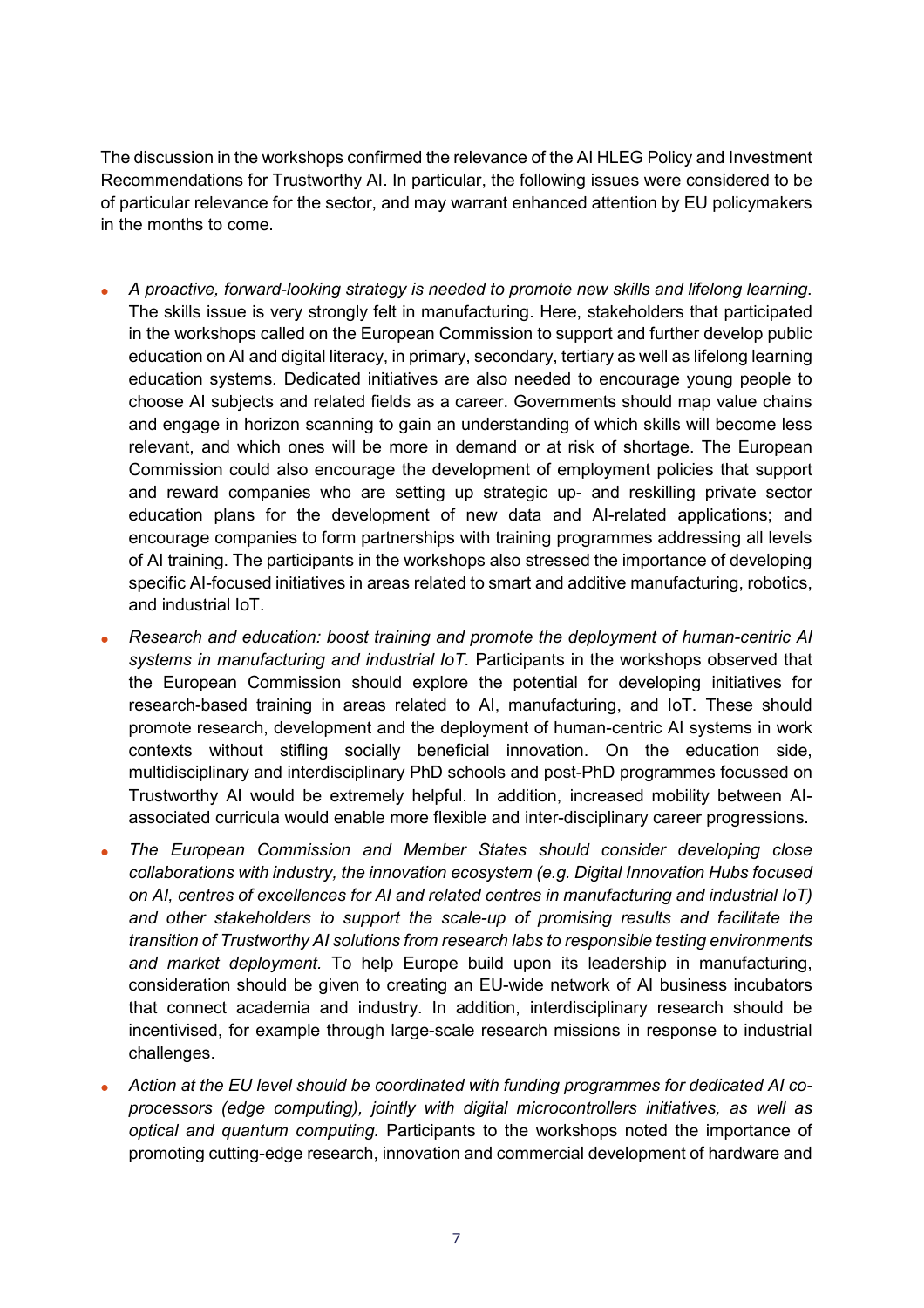computing infrastructure for connected devices and industrial IoT in Europe. Cooperation spaces between AI researchers and professionals should also be fostered.

- x *The European Commission should consider working with other EU Institutions and Member States to promote an open innovation culture* through a lively, interdisciplinary and multidisciplinary research environment around world-class research centres in AI, smart manufacturing, additive manufacturing, supply chain, operations management, and industrial robotics. In this respect, it would be important to build upon, and link to, the existing networks of Centres of Excellence in AI.
- Support the creation of the foundation for a European data-driven ecosystem in AI, *manufacturing and industrial IoT*. In view of the launch of the European Data Space on Manufacturing,<sup>9</sup> European data sharing strategies and schemes should be launched. This may include large annotated public non-personal databases for the development and testing of high-quality AI solutions. Forthcoming national and European data platforms for AI in manufacturing and industrial IoT may include necessary tools and funding for developing platforms as a service (PaaS), including but not limited to data governance, data annotation, data processing and storage, next-generation networks and analytics software. These platforms, crucial in industrial AI settings, should enable fast, secure data sharing, enshrined in an appropriate legal framework to support sustainable industrial innovation. All this will require adequate infrastructure, including most notably intense-computing AI architectures capable to scale out Europe's leadership and ambition in industrial AI; and a network of interconnected testing facilities, with an emphasis on innovation in Trustworthy components of AI and appropriate governance mechanisms to set legal and ethical standards.
- x *Leverage public investment and procurement to accelerate the uptake of Trustworthy AI.*  The European Commission should earmark significant resources in the InvestEU programme to support the transformation of European enterprises towards Trustworthy AIenabled solutions. Likewise, and more generally, within public procurement processes the European Commission and Member States should, where legally permissible, award priority to innovation-driven, Trustworthy AI-based solutions in the field of manufacturing and industrial IoT.
- x *In pursuing a competitive and sustainable innovation culture, the European Commission should not lose sight of diversity and inclusion*. Rather, as observed by workshop participants, policy-makers should ensure that diversity is particularly promoted in research and innovation related to AI-enabled engineering, manufacturing, robotics, and industrial IoT. To this end, Member States should require gender competences for STEM educators in the hiring process in formal education systems. It is important to attract female talents, members of Black, Asian and Minority Ethnic communities and other currently underrepresented groups into the field of AI and AI-enabled engineering, manufacturing, robotics, and industrial IoT.
- x *Participants to the workshop called on the European Commission to consider a risk-based approach to regulation, in line with the orientation already expressed by the AI HLEG*. A tailored approach could be followed when designing the regulatory framework, in order to adapt it to the specificity of the manufacturing and industrial IoT sector (e.g. existing industry

 <sup>9</sup> https://ec.europa.eu/digital-single-market/en/policies/building-european-data-economy.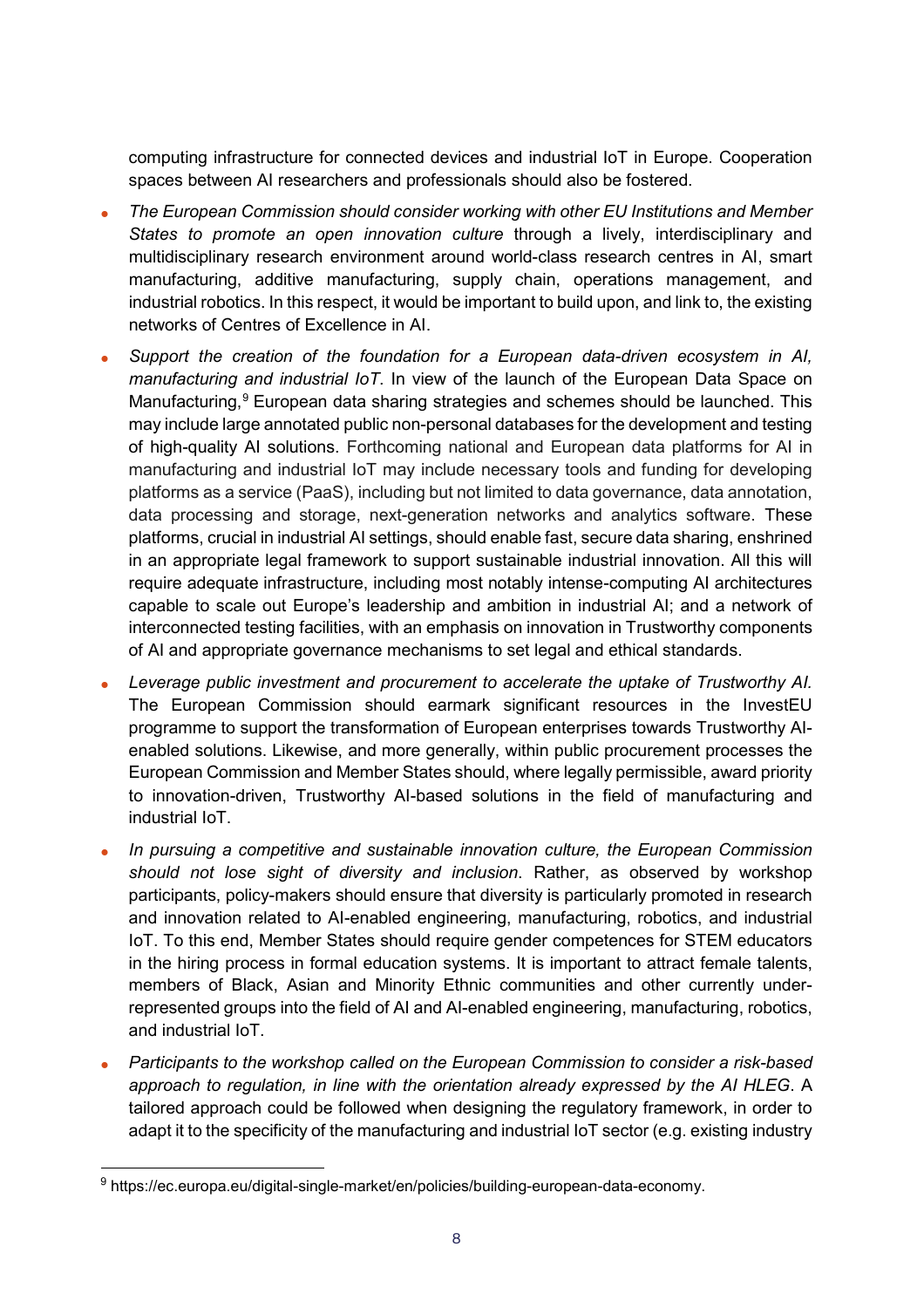standards and rules, current industry practice, specific use cases and associated risk levels). In particular, agile policy-making solutions such as regulatory sandboxes (allowing for experimentation of AI solutions before deciding to admit them to the market) could be introduced to help stimulate innovation and experimentation without creating unacceptable, uncontrolled risks and without hampering the public interest and the protection of individuals. To the extent necessary for the full completion and functioning of the EU Single Market, regulation might be further developed and harmonised, where appropriate, across the EU and entail cooperation between Member States to further reduce discrepancies in implementation and enforcement.

#### Public Sector: the e-Government domain

The Policy and Investment Recommendations for Trustworthy AI devoted significant attention to the public sector, which the AI HLEG considers as a catalyst for achieving progress in this domain. However, it is also an area with significant potential for fundamental rights violations, ethical issues and potential undesirable societal and socio-economic impacts. In 2019, the AI HLEG put forward several recommendations aimed at ensuring that Trustworthy AI development, deployment and use in the public sector is promoted and encouraged. The AI HLEG considers that AI has the potential to play a significant role in improving public services, including empowering public servants and citizens, for example through improving the accessibility and availability of information concerning public services. To this end, almost half (15 out of 33) of the recommendations put forward by the AI HLEG in June 2019 were dedicated to public services and, in particular: the provision of human-centric AI-based services for individuals; the need to approach Government "as a Platform", catalysing AI development in Europe; the importance of strategic use of public procurement to promote Trustworthy AI; and the need to safeguard fundamental rights in delivering AI-based public services.

In addition to these recommendations, the exchange with stakeholders in this domain, through five workshops organised in April 2020, has led to a number of additional observations and proposals, that warrant particular attention from EU policymakers in the months to come. These are summarised below for consideration by the European Union Institutions and Member States.

- x *It is essential to ensure that AI systems and interfaces used for the provision of public services do not compound the digital divide.* Citizens and legal entities should continue to benefit from equal access to public services, regardless of their digital capabilities. This requires that public administrations maintain multiple interfaces for the provision of public services including telephone calls, paper documents etc. These can be handled automatically or through internet services and service kiosks that suit the populations.
- x *AI-enabled e-Government services should be accompanied by adequate arrangements in terms of accountability and traceability, enabling ex post verification*. This requires the adoption of auditable AI solutions, as well as the digitalisation and storage of records of background information and data relevant to decisions adopted by public administrations.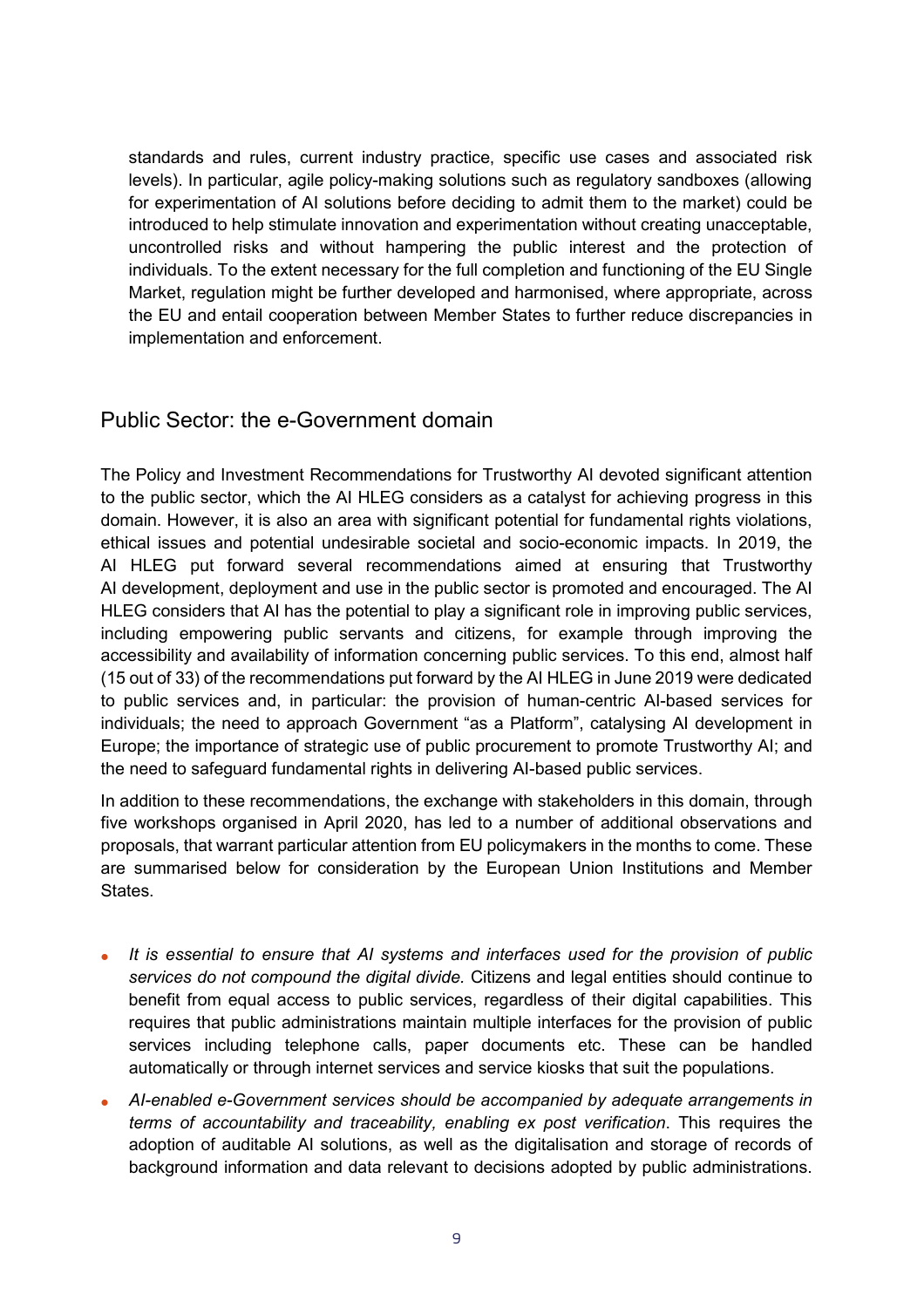The ability to describe, contextually and ex-post, the reasons that led to a specific decision or course of action by a Public Administration should be a foundational element of the relationship between government and citizens (and as a realisation of the right to "good administration", as included in Art. 41 of the EU Charter of Fundamental Rights).

- x *Take action to promote data and algorithmic literacy amongst the public administration.* Civil servants need to be trained in: data collection, management, cleaning and storage practices; prioritising quality, conducting ethical and social impact assessments; and, securing compliance with relevant privacy and data protection rules. In a nutshell, civil servants should be increasingly acquainted with the ethical, legal, social and economic impact of AI while remaining wary of potential adverse impacts on fundamental rights, democracy and the rule of law.
- x *Develop AI and data strategies within all relevant branches of governments.* This requires that at the EU level an effort is made to benchmark AI uptake across countries, regions and municipalities. It also requires that inter-agency and inter-administration cooperation, as well as interoperability, is vibrantly promoted in the rolling out of AI strategies, and as part of the forthcoming "public administration data space" announced in the European Strategy for Data.<sup>10</sup>
- x *Promote interoperability to enable efficient and secure communication between jurisdictions.* Develop and deploy interfaces that facilitate and promote cross border and other stakeholders, in line with the work already underway in the European Interoperability Framework and more specifically the ISA2 programme,<sup>11</sup> which is still only a voluntary framework for Member States. Alongside interoperability, it is essential to put in place enhanced cybersecurity measures to protect Government platforms and services against adversarial attacks, which increasingly use advanced forms of AI.
- x *Operationalise Government as a Platform.* Data-driven innovation can and should be promoted by developing application programming interfaces (APIs) enabling access to specific publicly held data that can enable the deployment of value added services and Trustworthy AI solutions. EU institutions should consider promoting a process for auditing algorithmic decision-making systems with the definition of measuring indexes, to be implemented at the EU level and in Member States.

### Public Sector: Justice and law-enforcement

In the sectoral workshop on public services, specific attention was devoted to justice and law enforcement. AI-enabled solutions in this sector can be potentially beneficial for the public and professionals, but are controversial at the same time. Some participants called for AI-applications that could help them in their work in a number of legal areas, such as AI to improve access to justice, natural language processing (NLP) to support legal text reviews and AI to help detect bias and errors in cases. The expectations as to the capabilities of current

 <sup>10</sup> https://ec.europa.eu/digital-single-market/en/policies/building-european-data-economy.

<sup>11</sup> https://ec.europa.eu/isa2/home\_en.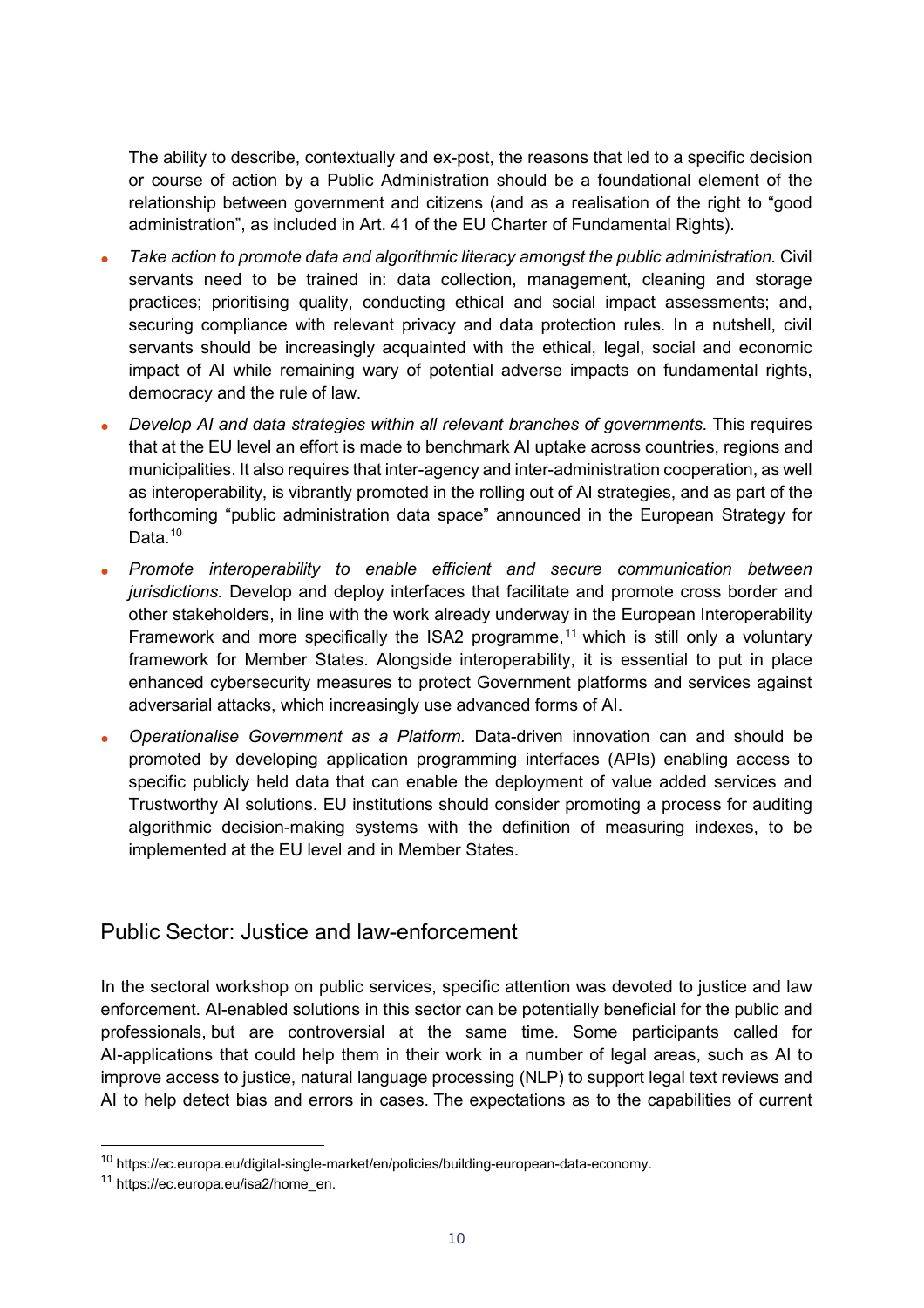AI systems to perform these tasks reliably are, however, generally too high. Although such systems are already used in specific law enforcement and justice contexts, the AI HLEG considers that their deployment at greater scale generates risks and opportunities that are not yet fully understood. More research, scrutiny and deliberation are needed prior to formulating legal, ethical or policy guidance. It would be, therefore, important to launch a wide-spread policy debate in Europe (and beyond) on the development, use and impact of AI-assisted and AI-enabled decision-making systems in justice and law enforcement.

### The Healthcare Sector

Despite the difficult circumstances due to the COVID-19 pandemic, through April of 2020 a series of three workshops were held with stakeholders from across Europe's healthcare sector, attracting a total of 43 participants. The workshops sought to explore the extent to which the sector found the Policy and Investment Recommendations for Trustworthy AI helpful and complete in the context of the healthcare sector, and to what extent there was need for further specialisation or refinement. There was unanimous appreciation from the participants for the AI HLEG Policy and Investment Recommendations for Trustworthy AI; the view was that the report was of excellent quality and comprehensively captured the various issues that were deemed important. The focus in the discussion was in relation to six specific categories of recommendations: empowering and protecting humans and society, private sector issues, research, education, data and infrastructure and regulation. For the remaining two categories (Europe's Public Sector as a Catalyst of Sustainable Growth & Innovation; and Raising Funding & Investment) the consensus within the workshops was that the existing recommendations were comprehensive.

The following major topics emerged, which may warrant enhanced attention by EU policymakers when addressing AI in the healthcare sector.

- **•** *Promote and recognise AI skills applied to healthcare.* Given the possible impacts of the use of AI in healthcare, consideration should be given to mechanisms for assuring that the developers of AI systems are competent in the context of health.
- x *Invest in upskilling and reskilling to harness the potential of Trustworthy AI in healthcare.* Specific upskilling, training, and education, in AI at all levels and for all roles in the domain of healthcare should be provided in order to ensure that humans and AI work together to achieve significant progress in this domain. Users of AI systems and tools in the practice of health should have the required level of competence to understand the associated limitations and risks, as well as the understanding to explain and critique AI-generation plans, decisions, actions, or advice. Such assurance could be achieved through certification, accreditation, or regulation. Special attention should be given to those in patient-focused roles, such as doctors and nurses. The latter is a very relevant grouping given the level of acute and operational support they provide in all healthcare settings.
- **A** Nuanced Approach to AI Regulation. The development of general regulation of AI is challenging, and unlikely to be sufficient to fully account for the peculiarity of the healthcare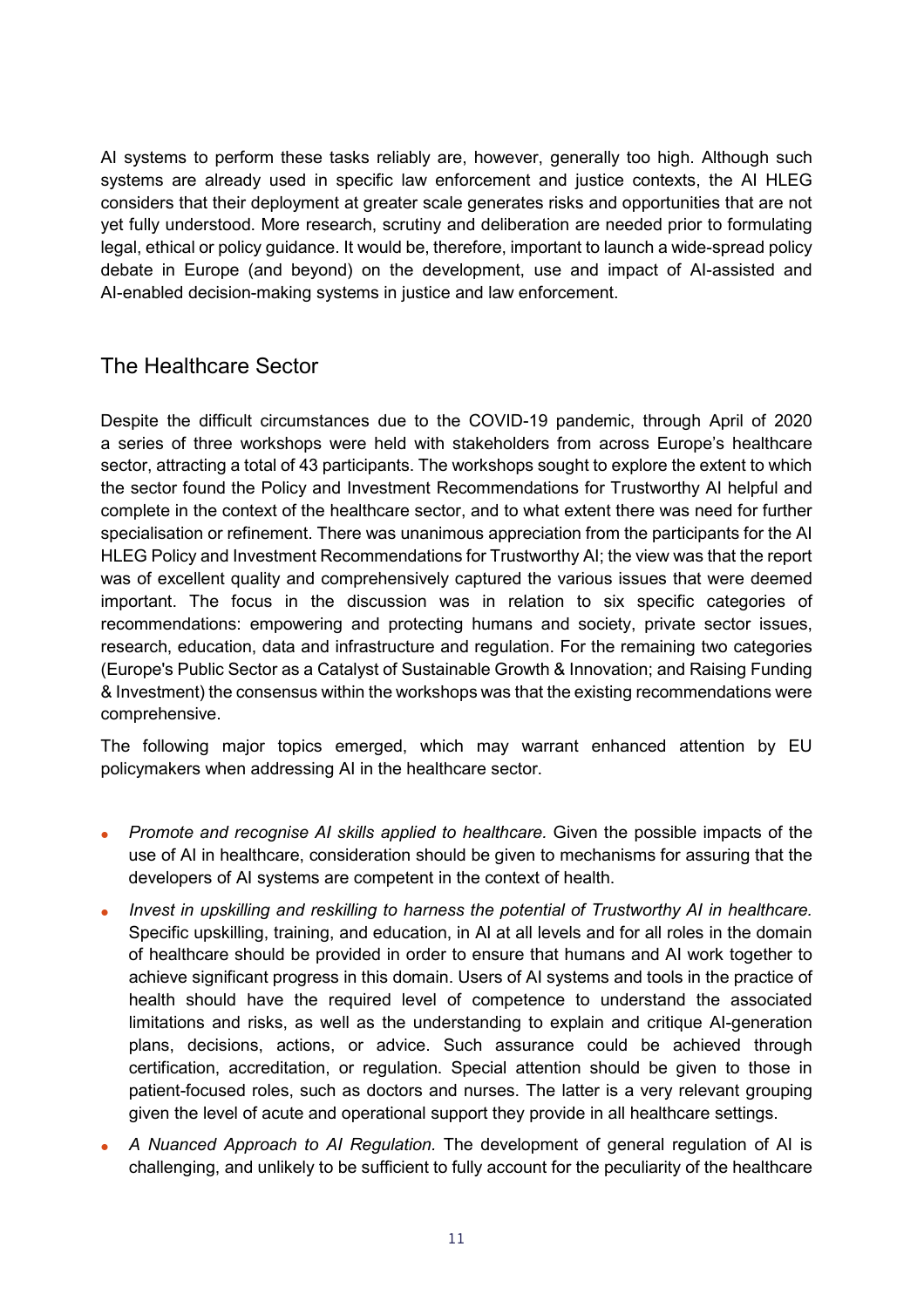sector. In considering the value and potential scope of any regulatory framework, an indepth analysis of the regulatory needs for the use of AI in healthcare should be undertaken, both from the point of view of doctors and patients. In particular, existing regulation already includes detailed provisions on the levels of safety and performance that medical devices should achieve, but, to fully make it fit for the use of AI an evaluation of the possible need to update the existing regulatory framework should be undertaken.

- x *Establish an inclusive AI development and policy framework.* The participation of all stakeholders in the policy-making process in relation to AI in healthcare is critically important. Stakeholders include, but are not limited to, patients, patient groups, consumers, healthcare professionals at all levels, entrepreneurs and innovators, health insurance representatives, and member state health authorities. EU institutions should thus consider setting up a sectoral multi-stakeholder alliance to ensure constant participation and the co-creation of policy decisions. This, in turn, would increase the sense of ownership in the healthcare stakeholder community, and consequently contribute to policy compliance and effectiveness.
- x *Availability of high quality health data is key for building Trustworthy AI solutions in Europe that can improve public health outputs and help manage patients efficiently.* AI systems can be a major tool in many healthcare applications spanning from hospital and healthcare centre management and services, to building models for detecting and preventing epidemic spread, monitoring individual patient health, or finding new cures. Health data is sensitive data that must be of highest quality and integrity (i.e., robust, representative and pseudonymized or anonymized, as appropriate) for building Trustworthy AI solutions.
- x *There are concerns on a possible trade-off between access to quality treatment and privacy*, as well as possible discrimination as a result of AI use. To prevent discrimination and deepening of health inequalities, AI use in the healthcare sector has to be thoroughly and independently monitored. Transparency should be sought in relation to data access and the purpose for which the data is used. Best practices in communicating the potential risks and challenges from using AI on sensitive health data (e.g. genomic data) should be developed and shared. The security of healthcare data and the resilience of AI-based healthcare systems is of particular importance. Investments in anonymisation and encryption techniques for healthcare data should be strongly considered.
- x *There is a great benefit in digitizing the healthcare data and building a European Health Data Space*, stored in accordance with European law, to enhance cooperation among healthcare professionals and AI developers and provide resources for AI-based healthcare research and innovation across Europe. For that to be realized, European healthcare data sharing strategies and schemes should be launched and include necessary tools and funding for data annotation, storage and governance, as well as enable fast, secure and legally compliant data sharing. Medical data standardization and certification of AI solutions should be explored. The establishment of data donor schemes should be considered. Initiatives enabling curated health-data across Europe should be encouraged, with accessibility of common pool(s) of health data with possible decentralization of processing.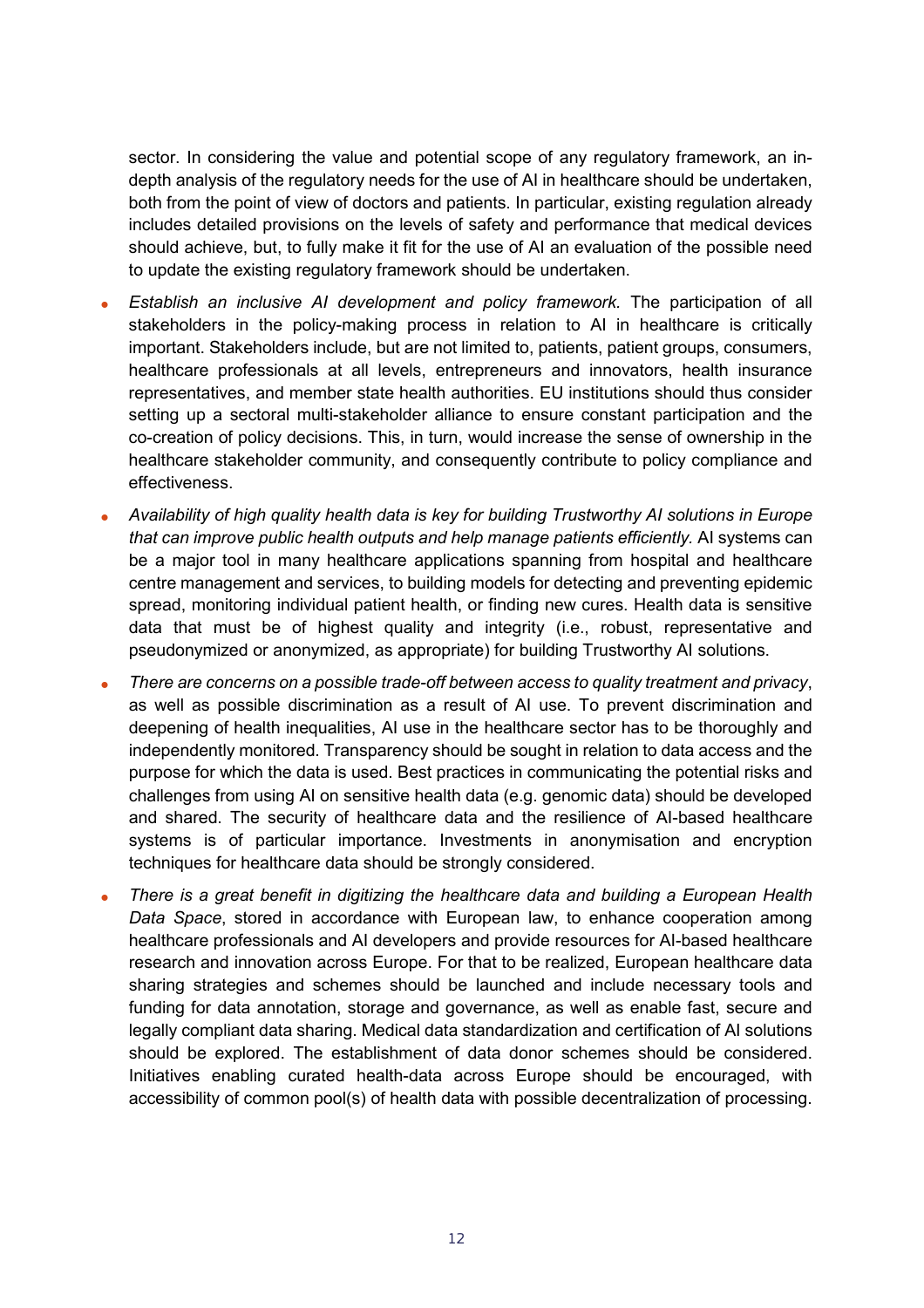## III. Concluding remarks

In June 2019, we, the AI HLEG, published our Policy and Investment Recommendations for Trustworthy AI. In that document we made a set of 33 recommendations that were agnostic of any particular industrial or societal sector in which AI might be applied. With this document, we have made a first step towards a more in-depth understanding of the challenges and opportunities raised by AI, by organising three sets of workshops in the following sectors: (1) Manufacturing and Industrial IoT, (2) the Public Sector and (3) Healthcare. The consensus from those workshops was that the Policy and Investment Recommendations for Trustworthy AI adopted by the AI HLEG in June 2019 were comprehensive, highly relevant, and have the confidence of a wide variety of stakeholders.

In the process of developing sectoral analyses over the last few months, our attention was pointed at a number of outstanding issues, which we believe should be carefully considered by the European Commission. The workshops demonstrated the importance of discussing the requirements for Trustworthy AI at the sectoral level. We believe it is crucial that policymakers recognise the importance of sectoral perspectives at a European and Member State level. As a next step, we call upon policymakers at national and European level to further conduct in-depth analyses of sectors that are crucial for Europe's sustainability, growth and competitiveness, and inclusion, with the aim to secure individual and societal well-being. Our document can serve as inspiration for these in-depth analyses, and we hope that other essential sectors will be addressed as well.

It is crucial that Europe develop strong Trustworthy AI ecosystems,<sup>12</sup> and creates the environment for world-class innovation in this strategic domain. Policy instruments and incentives must be targeted to position Europe at the cutting-edge of innovation in Trustworthy AI that caters to the needs of Europeans and is based on European fundamental rights, rule of law and democracy. It is only by understanding and responding to the nuances, complexities, risks and opportunities presented by AI, and its effects on specific sectors and use cases, that Europe can realise its ambition to become a global AI centre of excellence and innovation.

Our group, and the work we produced over the past two years, has been a precursor for mapping the benefits and risks generated by AI systems and to affirm the brand of a Trustworthy AI. We now hope to pass the baton and inspire other initiatives to continue the work.

 $12$  This is referenced in Deliverable 2 of the AI HLEG, the Policy and Investment Recommendations for Trustworthy AI.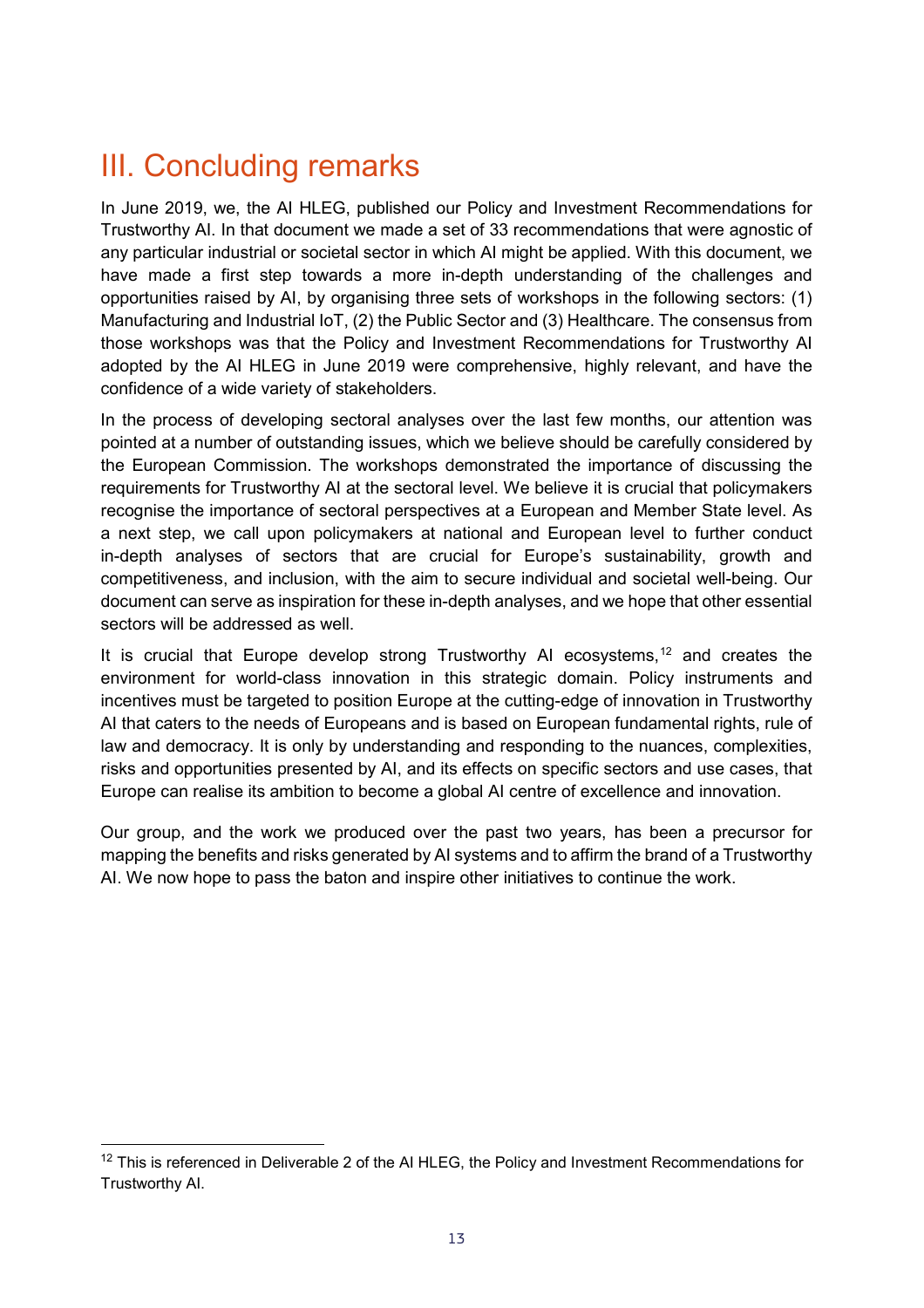#### **This Document was prepared by the members of the High-Level Expert Group on AI**

listed here below in alphabetical order

Pekka Ala-Pietilä, Chair of the AI HLEG Huhtamaki, Sanoma

> Wilhelm Bauer Fraunhofer

Urs Bergmann Zalando

Mária Bieliková Slovak University of Technology in Bratislava

Cecilia Bonefeld-Dahl, Co-Sector Lead, Manufacturing and IoT DIGITALEUROPE

Yann Bonnet

ANSSI

Loubna Bouarfa OKRA

Stéphan Brunessaux Airbus

Raja Chatila IEEE Initiative Ethics of Intelligent/Autonomous Systems & Sorbonne University

> Mark Coeckelbergh University of Vienna

Jean-Francois Gagné Element AI

Joanna Goodey Fundamental Rights Agency

> Sami Haddadin MSRM, TUM

Gry Hasselbalch The thinkdotank DataEthics & University of Copenhagen

> Fredrik Heintz Linköping University

Eric Hilgendorf University of Würzburg

Klaus Höckner Hilfsgemeinschaft der Blinden und Sehschwachen

> Mari-Noëlle Jégo-Laveissière Orange

Leo Kärkkäinen, Co-Sector Lead, Public Sector Nokia Bell Labs

> Sabine Theresia Köszegi TU Wien

Robert Kroplewski Solicitor & Advisor to Polish Government

> Elisabeth Ling RELX

Pierre Lucas, Co-Sector Lead, Manufacturing and IoT Orgalim, Europe's Technology Industries

> Ieva Martinkenaite Telenor

Catelijne Muller ALLAI Netherlands & EESC

> Markus Noga **CAP**

Barry O'Sullivan, Vice-Chair of the AI HLEG, Sector Lead, Healthcare University College Cork

> Nicolas Petit University of Liège

Christoph Peylo Bosch

Iris Plöger R<sub>DI</sub>

Stefano Quintarelli Garden Ventures

Andrea Renda College of Europe Faculty & CEPS

> Francesca Rossi IBM

Cristina José European Banking Federation

> Isabelle Schömann **ETUC**

George Sharkov Digital SME Alliance

Philipp Slusallek German Research Centre for AI (DFKI)

Françoise Soulié Fogelman, Co-Sector Lead, Public Sector AI Consultant

Saskia Steinacker

Bayer

Jaan Tallinn Ambient Sound Investment

> Thierry Tingaud **STMicroelectronics**

Jakob Uszkoreit Google

Aimee Van Wynsberghe TU Delft

> Cecile Wendling AXA

Cecilia Bonefeld-Dahl, Leo Kärkkäinen, Pierre Lucas, Barry O'Sullivan, and Françoise Soulié Fogelman acted as Sector Leads, drafting the corresponding workshop reports. Andrea Renda contributed as editor to this report.

Pekka Ala-Pietilä is the Chair of the AI HLEG. Barry O'Sullivan is the Vice-Chair. Both contributed to the work on this document.

Charlotte Stix coordinates the AI HLEG and provided editorial support.